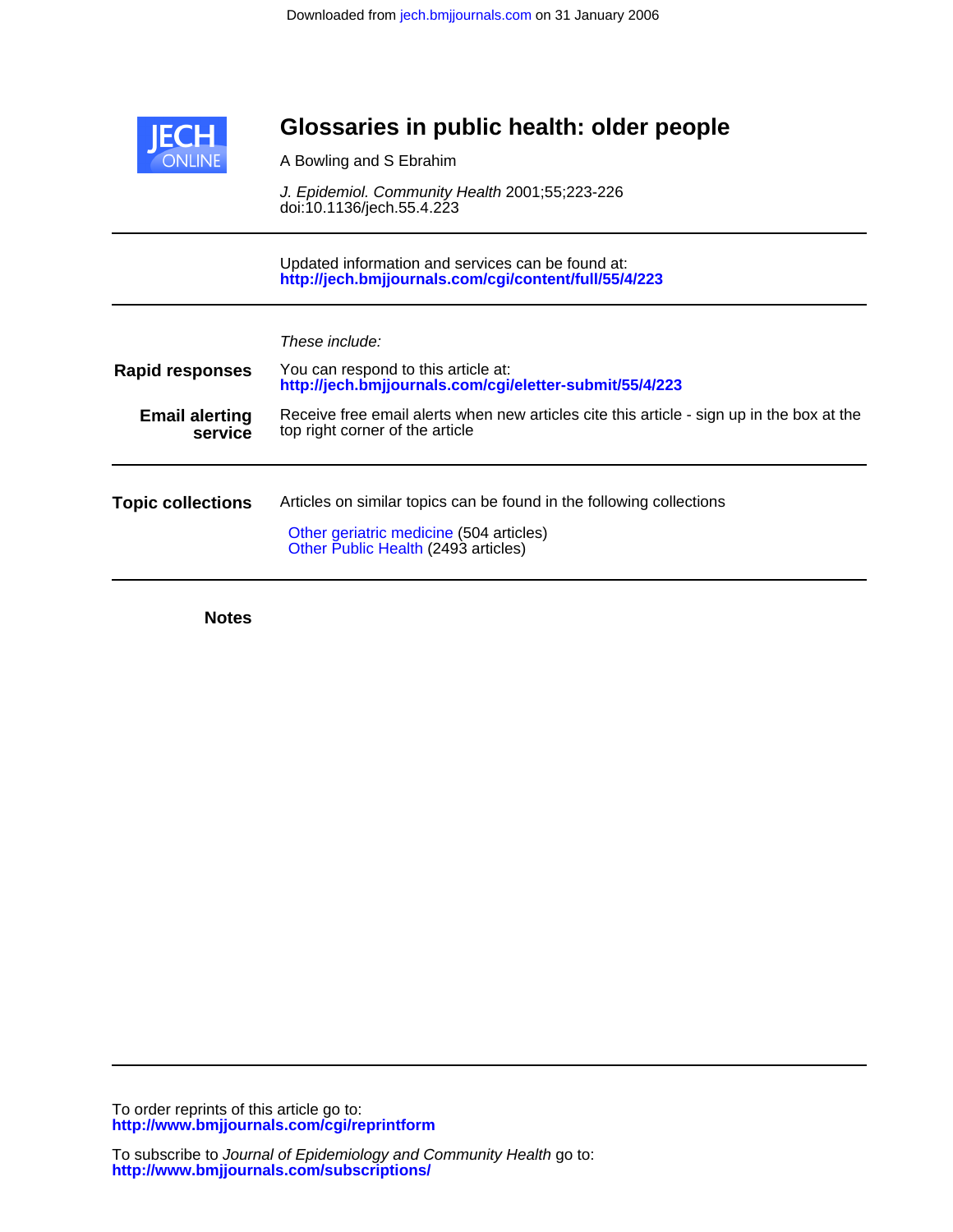## *Glossary*

# Glossaries in public health: older people

A Bowling, S Ebrahim

Humanity is growing older. The falls in mortality and fertility rates occurring in all but sub-Saharan African countries have brought the issue of population aging, and the associated changes in disease burdens and health care provision, into the limelight. Population aging represents one of the most profound social, health and economic challenges facing us. Research in this area has been under-valued and under-funded for decades but despite this, important concepts have been developed and a vocabulary has emerged that may be unfamiliar to scientists across different disciplines. Researchers in this area are drawn from a wide range of parent disciplines and bring a richness of research methods, but this may be confusing to the uninitiated. For these reasons, we think that a glossary of widely used terms may be of value to both scientists and policy makers, as well as to the new recruits and those who want to read and better understand our work.

*Activities of daily living (ADL):* personal care tasks such as eating/drinking, washing self, using the toilet, rising from a chair, getting in/out of bed, moving around indoors, dressing, walking outdoors.

*Activity, or role, theory:* a theory emphasising the importance of pertinent social roles in determining individual identity, behaviour and social functioning. It is argued that involvement in new social roles, and activities that are meaningful to people, enhances feelings of well being and self esteem in older age.

*Age based health service rationing:* the imposition of upper age cut offs, sometimes representing retirement age, or digit preference, on provision of health services in order to contain health care costs.

*Age cohort modelling, period cohort modelling:* examination of secular trends in incidence or mortality using mathematical modelling to examine contribution of age, time period and birth cohort to observed trends. Age, period and cohort are linearly dependent, so a full model is unable to identify a unique solution for all three effects simultaneously.

*Age standardisation:* application of weighted averaging of rates specific for age when making comparisons. Direct standardisation applies observed age specific rates in a study population to the age distribution of a standard population; indirect standardisation applies age specific population rates to the age distribution of the study population, comparing observed with

expected events. Age standardisation is the most common form of standardisation used when making comparisons between places, time periods or populations where differences in age structure of the groups compared may produce marked differences in crude unstandardised rates. It is now common to standardise for single years of age when comparing rates in older age groups as even small differences within five year age bands may influence comparisons.

*Aging:* A series of progressive and irreversible biological changes, which result in reduced ability to process, starts in adolescence or early adulthood, the pace of deterioration of different body systems varies considerably, and is influenced by behavioural and socioeconomic forces.

*Agism:* prejudice based on age, associated with the stereotyping of older people as being frail, mentally incompetent and dependent; also includes the social pressures that reduce the status and roles of older people

*Autonomy:* the ability of a person to make decisions for themselves and implement these—often incorrectly used synonymously with independence.

*Bed blocker:* derogatory term applied to older patients who outstay their welcome in acute hospital beds but usually a function of inadequate services for elderly people.

*Biological theories of aging:* these fall into the following major categories: "damage" theories supported by observed declines in DNA repair enzymes; genetic theories supported by heritability studies, progeria syndromes, and animal studies; disposable soma theory supported by variation in species specific life expectancies that vary depending on the relative amounts of energy put into maintenance of the body (soma) and into reproduction.

*Carer:* a person who supports and has most contact with a dependent older person and is not paid for their work.

*Centenarian:* a person surviving to their 100th birthday. A considerable achievement in the past but now more commonplace.

*Chronological age:* the use of specific birth anniversaries to define old age; this is increasingly regarded as inadequate for this purpose (for example, this is illustrated in the inconsistency that until recently, the official retirement age in Britain was lower for women (60) than

**Department of Population Sciences and Primary Care, University College London, Royal Free Campus, London NW3 2PF, UK** A Bowling

**MRC Health Services Research Collaboration, Department of Social Medicine, University of Bristol** S Ebrahim

Correspondence to: Professor Bowling (a.bowling@ucl.ac.uk)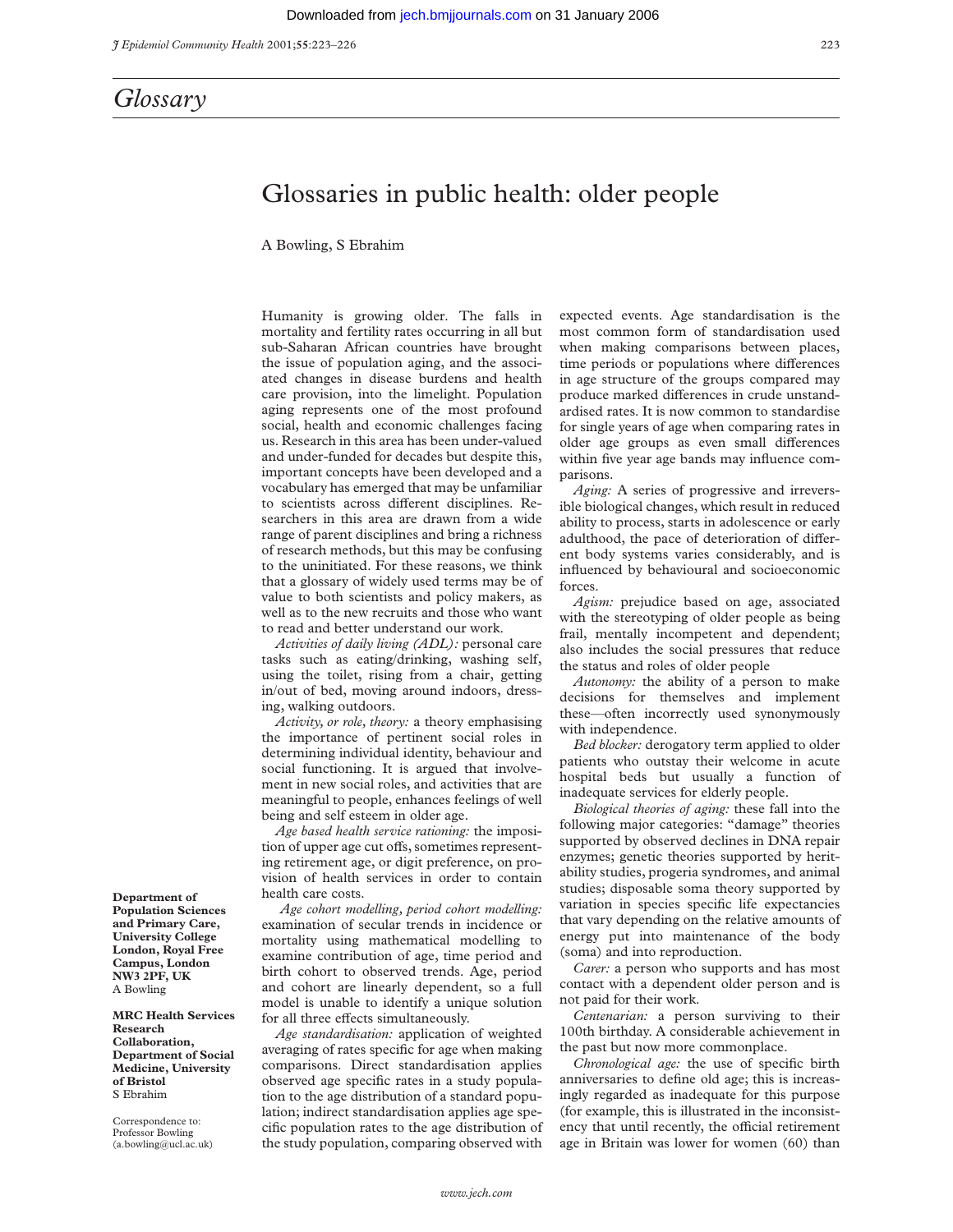men (65), while the longevity of women is greater than that of men). (See Old age).

*Community care:* the policy of providing social support (and health care) to a majority of older people in their own homes rather than in an institution.

*Competency:* term used in legal situations where a person's competency to change a will, look after their affairs, or be tried for criminal actions is in doubt. Careful mental state testing is required, often repeated, to determine competency. In those people with problems various legal protections can be organised.

*Compression of morbidity:* the hypothesis that morbidity in old age is being compressed into a shorter time span, perhaps because of healthier lifestyles or medical advances. Alternative theories of expansion of morbidity and of dynamic equilibrium have also been proposed.

*Day hospitals:* aim to provide a range of medical, nursing and rehabilitation assessments and treatments to patients who attend up to five times a week. Only limited evidence exists to support their effectiveness.

*Dementia syndromes:* progressive, global and irreversible cognitive impairments caused most commonly by Alzheimer's disease (linked with apoE4 polymorphism), multiple cerebral infarcts, or a combination of these.

*Demographic transition:* change in a society from a situation of high mortality and fertility to one of low mortality and fertility, resulting in a shift from a low to a high proportion of older people, and an increase in total population size.

*Demographic timebomb:* the demands made by a growing population of elderly people will outstrip health and social services provision; after three decades of concern no evidence supports this concept.

*Dependency:* the extent to which a person needs help from others to maintain a normal life; distinct from autonomy.

*Dependency ratio:* ratio of (potentially) economically active population to the retired population and children under 16 years of age. Aged dependency ratio is the ratio of economically active to retired population.

*Diogenes syndrome:* named after the philosopher who lived in a jar—a person who lives, usually alone, in a state of squalor that frequently gives rise to concerns and demands for resettlement elsewhere. Such people are usually eccentric rather than mentally ill.

*Disability:* inability to perform tasks in a normal manner. (See Activities of daily living and Instrumental activities of daily living).

*Disability free life expectancy:* the number of years of projected life expectancy that will be spent free of disability. Usually defined from age 65 or as a percentage of total life expectancy. (See Health Expectancy).

*Disengagement theory:* an outdated theory, which emphasises the discontinuity between older age and earlier stages of the life cycle. It postulates that withdrawal from social interactions and activities is an inevitable accompaniment of older age as people become more self preoccupied. The alleged functions of disengagement from society are to protect the individual against the trauma of dying and to

minimise disruption to society when death takes place. Therefore it is necessary for the continuous functioning of society to expel older people (who have an increased risk of dying) from work and other social roles. There is little evidence to support this contentious theory, and it is generally criticised because it legitimises the social redundancy of older people.

*Dynamic equilibrium:* in relation to gerontology, this can be defined specifically as the ages at which disease and disability strike and move in tandem with the increase in life expectancy. This results in no increase (or decrease) in the proportion of life expectancy spent in ill health or disability.

*Elder abuse:* the severe end of a spectrum of inadequate care that includes both physical, mental and verbal abuse. Frequently associated with increased dependency and personality problems in the carer.

*Elderly, the*: frequently used but should be avoided as it tends to stereotype and dehumanise—"elderly people" or "older people" are preferable.

*Epidemiologic transition*: in parallel with demographic transition, patterns of mortality also shift from a high burden from infectious diseases to an increase in chronic degenerative diseases (cardiovascular diseases and cancers) and morbidity patterns also show a similar increase in non-fatal but disabling conditions (for example, osteoarthritis).

*Ethnic elders:* with increased migration it is much more common for people to become old in a country not their own: thought to bring increased stress because of racial prejudice, poorer access to services than the majority population, and aging itself.

*"Fair innings" argument:* it is argued, on the basis of utilitarianism—that is, the greatest good of the greatest number—that older people have had a "fair innings" and should give up their place in the health service queue; instead scarce medical resources should be diverted towards the young, in order to give them a chance of reaching older age.

Fitness gap: the difference between what a person is able to do (for example, climb stairs) and needs to do to be able to maintain independence, sometimes referred to as the disability gap or ecological gap.

*Fourth age:* the period of increasing frailty before death.

*Geriatric giants:* the common problems that often affect older people—mobility problems, confusion, falls, incontinence of urine, medication problems, hearing and vision impairments (sometimes known as the five "Is" immobility, incontinence, instability, inability, insanity iatrogenesis).

*Gompertz equation:* one of a range of mathematical descriptions of the shape of the survival curve in old age. Death rates only reach an almost exponential function with age beyond 95 years.

*Grey panthers:* old age activists in USA who have successfully campaigned for better services for older people.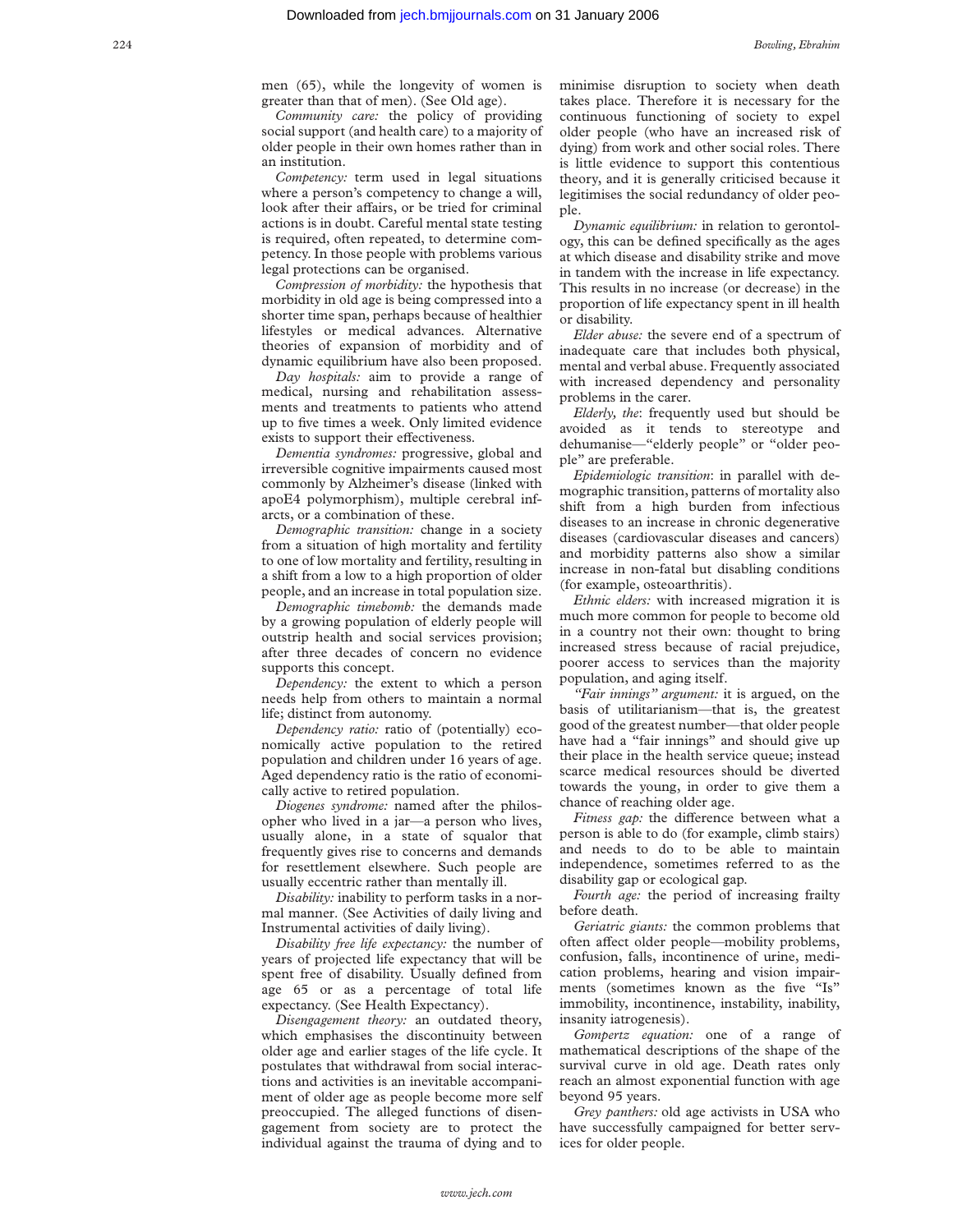*Handicap:* is the social disadvantage or loss of role associated with disease. It is possible for impairment to result in handicap independent of disability (for example, port wine birthmark may cause social handicap without any disability). (See Impairment, Disability and Handicap).

*Health expectancy:* a generic term for the wide range of indicators of life expectancy adjusted for health status (for example, dementia free life expectancy, disability free life expectancy, healthy active life expectancy).

*Health related quality of life:*like quality of life, this is an amorphous concept and a wide range of pertinent domains have been identified in the literature, including the perceived impact of health on optimum levels of physical, psychological and social well being and functioning, level of independence and control over life, and satisfaction with these levels.

*Health status:* perceived physical, psychological and social health.

*Healthy active life expectancy (HALE):* the average number of years that a fit person of a given age can be expected to have before experiencing disability.

*Health services for elderly people:* four main models of provision exist: *needs related* in which elderly people are managed by geriatricians and their teams according to their need for a team approach; *age related* in which all people over a certain age (75+ or 85+) are managed by geriatricians*; integrated* services in which consultants with a special interest in geriatric medicine take a full role in acute internal medicine duties and also provide needs related care to those older people who require a team approach; and integration between *geriatric and old age psychiatry* services.

*Impairment:* is the anatomical or physiological damage caused by disease (for example, reduction in cardiac output caused by ischaemic heart disease, restriction in joint movement caused by osteoarthritis). (See Impairment, Disability and Handicap).

*Impairment, Disability and Handicap:* The World Health Organisation (International Classification of Impairments, Disabilities and Handicaps. Geneva: WHO, 1980) made these important distinctions between the ways in which chronic diseases have an impact on the individual. This classification has since been revised to Impairments, Activities and Participation as the terms disability and handicap may be viewed as stigmatising by some people. (World Health Organisation ICIDH-2. Geneva: WHO, 1998).

*Instrumental activities of daily living (IADL):* household, rather than personal, management activities: preparing meals, bed making, laundry/ironing, managing money, using the telephone, shopping and heavy housework.

*Life expectancy:* is the average (median) number of years that a person can expect to live but is usually based on contemporary death rates that may be higher than those experienced by future cohorts, so tends to underestimate life expectancy. May be calculated from birth (in which case it is dominated by

infant mortality in poorer countries), or from other ages.

*Life span:* is the maximum number of years that a person has been known to live, currently around 115 years. Frequently confused with life expectancy.

*Life table:* a summary measure of the mortality and survival of a population. Current life tables summarise mortality experience by age of a population at a point in time. Cohort life tables summarise the actual mortality experience of a cohort born at about the same time and followed until all are dead. The  $e^{\circ}_{x}$ function derived from a life table is the average number of years of life remaining to people who survive to age *x*.

*Limiting longstanding illness:*a simple question frequently used in government surveys and censuses in an effort to estimate the prevalence of disability. Addition of the words "*including problems due to old age*" increases the prevalence markedly.

*Living wills:* or advance directives are legal statements (or sometimes, contracts with medical services) drawn up before the onset of chronic disabling disease that may impair judgement and autonomy (for example, dementia) that define a person's wishes for health and social care. Their standing in law is not clear and they may be not be implementable.

*Modernisation theory:* a controversial theory holding that, at the same time as demographic transition, modernisation of society occurs that undermines the status of older people (for example, through the introduction of new technology, which undermines their skills; through the emphasis on education, which undermines their traditional role as teachers of knowledge and skills; through the impact of urbanisation disrupting family life).

*Multiple pathology:* is the coincident occurrence of more than one pathological process in an older person. This is sometimes used as a justification for exclusion of older people from treatment trials and in epidemiological studies.

*Old age:* this is usually defined in relation to a specific birth anniversary, often coinciding with an official age of retirement. (See chronological age.) But like current retirement ages, this definitional age cut off is arbitrary and increasingly blurred with the increase in early retirement and unemployment among older workers. Terms such as the "old old" and the "oldest old" have been used to refer to those aged 75+ and 85+ respectively.

*Old age psychiatry:* a new service that has developed dramatically in response to the needs of older people and is concerned with both functional mental illnesses and dementias.

*Pseudodementia:*cognitive impairment associated with depression that usually improves with treatment of the underlying depression.

*Quality of life:* although this is a multi-level and amorphous concept, it can be broadly defined as encompassing the person's perceptions of, and satisfaction with, physical health, psychological well being (for example, anxiety and depression), independence, social relationships, social and material circumstances and